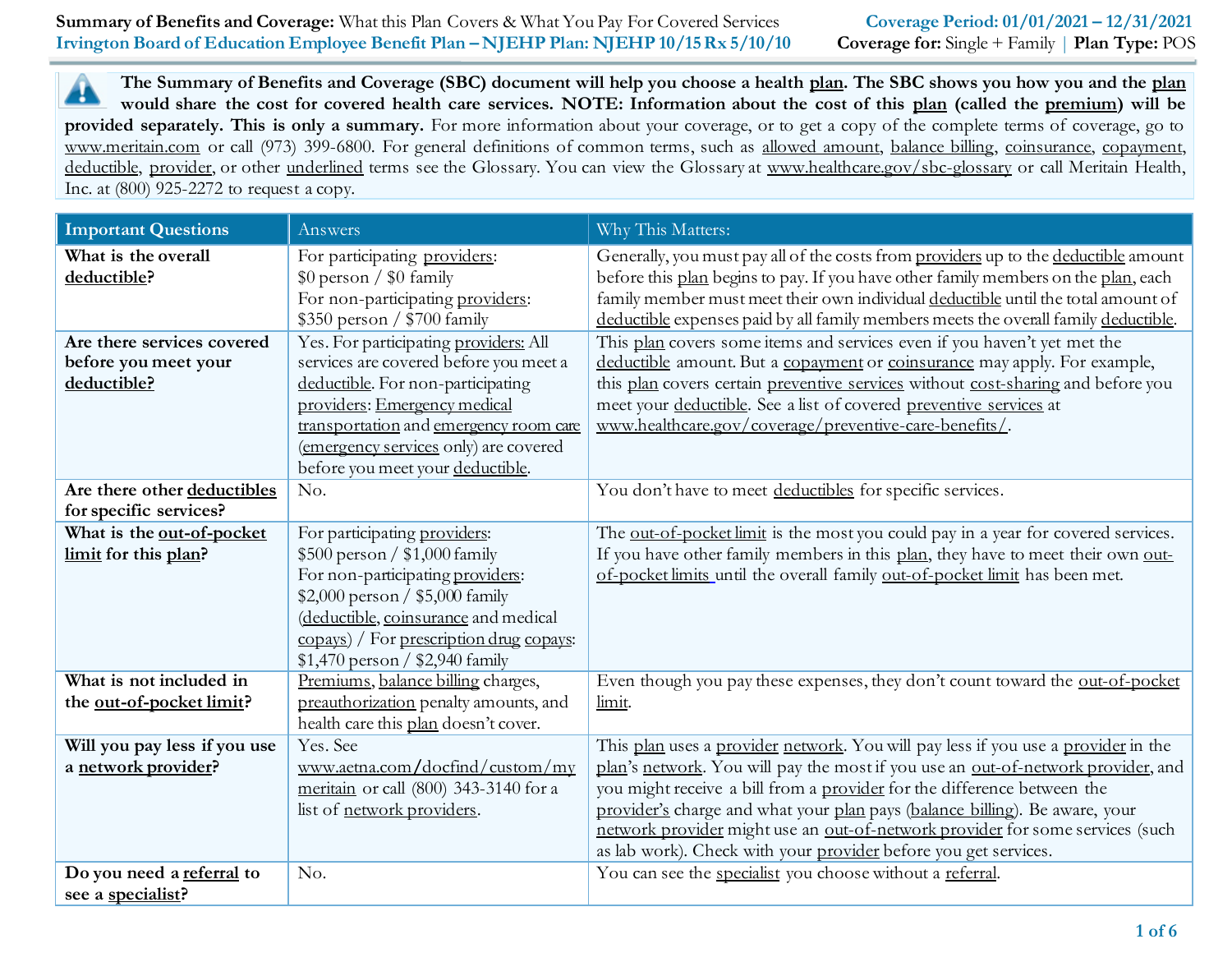

All **copayment** and **coinsurance** costs shown in this chart are after your **deductible** has been met, if a **deductible** applies.

|                                                                   |                                                     | <b>What You Will Pay</b>                                                         |                                                                                                                                                                   |                                                                                                                                                                                                                                                                                                                       |
|-------------------------------------------------------------------|-----------------------------------------------------|----------------------------------------------------------------------------------|-------------------------------------------------------------------------------------------------------------------------------------------------------------------|-----------------------------------------------------------------------------------------------------------------------------------------------------------------------------------------------------------------------------------------------------------------------------------------------------------------------|
| Common<br><b>Medical Event</b>                                    | <b>Services You May Need</b>                        | <b>Participating Provider</b><br>(You will pay the least)                        | Non-Participating<br>Provider<br>(You will pay the most)                                                                                                          | Limitations, Exceptions, & Other<br><b>Important Information</b>                                                                                                                                                                                                                                                      |
| If you visit a health<br>care provider's                          | Primary care visit to treat<br>an injury or illness | $$10$ copay/visit                                                                | 30% coinsurance                                                                                                                                                   | Copay applies per visit regardless of what<br>services are rendered. Includes telemedicine                                                                                                                                                                                                                            |
| office or clinic                                                  | Specialist visit                                    | \$15 copay/visit                                                                 | 30% coinsurance                                                                                                                                                   | other than Teladoc (participating providers<br>only), limited to 1 visit per day. There is no<br>charge and the deductible does not apply if you<br>receive consultation services through Teladoc.                                                                                                                    |
|                                                                   | Preventive care/<br>$s$ creening/<br>immunization   | No Charge                                                                        | Mammograms, ob/gyn<br>exams & sterilizations &<br>immunizations to 12<br>months in age: 30%<br>coinsurance / All other<br>preventive/routine care:<br>Not Covered | You may have to pay for services that aren't<br>preventive. Ask your provider if the services<br>you need are preventive. Then check what<br>your plan will pay for. Immunizations for<br>children up to the age of 12 months received<br>from a non-participating provider will not be<br>subject to the deductible. |
| If you have a test                                                | Diagnostic test (x-ray,<br>blood work)              | No Charge                                                                        | 30% coinsurance                                                                                                                                                   |                                                                                                                                                                                                                                                                                                                       |
|                                                                   | Imaging (CT/PET scans,<br>MRIs)                     | No Charge                                                                        | 30% coinsurance                                                                                                                                                   | Preauthorization required for PET scans and<br>non-orthopedic CT/MRI's. If you don't get<br>preauthorization for non-participating<br>providers, benefits could be reduced by the<br>lesser of \$400 or 50% of the total cost of the<br>service.                                                                      |
| If you need drugs<br>to treat your illness<br>or condition        | Generic drugs                                       | \$5 copay (30-day retail)/<br>\$18 copay (90-day retail<br>& mail order)         | \$5 copay (30-day retail)/<br>\$18 copay (90-day retail)                                                                                                          | Deductible does not apply. Covers up to a<br>90-day supply (retail prescription); 90-day<br>supply (mail order prescription); 30-day                                                                                                                                                                                  |
| More information<br>about <b>prescription</b><br>drug coverage is | Preferred brand drugs                               | \$10 copay (30-day retail)/<br>\$40 copay (90-day retail<br>& mail order)        | \$10 copay (30-day retail)/<br>\$40 copay (90-day retail)                                                                                                         | supply (specialty drugs). The copay applies<br>per prescription. There is no charge for<br>preventive drugs. Dispense as Written                                                                                                                                                                                      |
| available at<br>www.caremark.com                                  | Non-preferred brand<br>drugs                        | $$10$ copay (30-day retail)/<br>\$88 copay (90-day retail<br>& mail order)       | \$10 copay (30-day retail)/<br>\$88 copay (90-day retail)                                                                                                         | (DAW) provision applies. Specialty drugs<br>must be obtained directly from the specialty<br>pharmacy. Certain specialty drugs are eligible                                                                                                                                                                            |
|                                                                   | Specialty drugs                                     | \$5 copay (generic) /<br>$$10$ copay (preferred) /<br>\$10 copay (non-preferred) | Not Covered                                                                                                                                                       | for copay assistance programs through CVS<br>True Accumulation Program.                                                                                                                                                                                                                                               |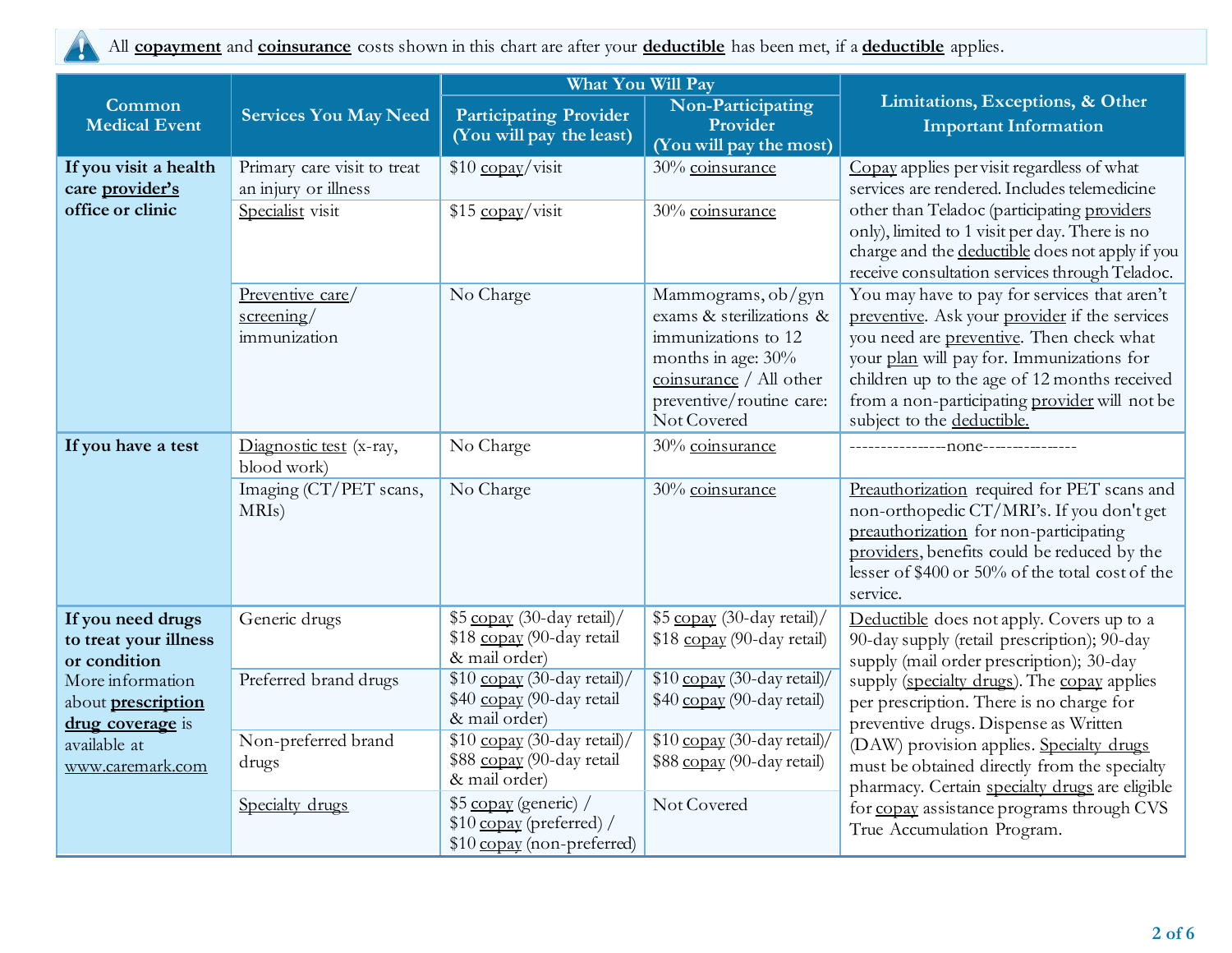|                                                        |                                                                             | <b>What You Will Pay</b>                                                                                                |                                                                                                           |                                                                                                                                                                                                                                                                                                                                                                                      |
|--------------------------------------------------------|-----------------------------------------------------------------------------|-------------------------------------------------------------------------------------------------------------------------|-----------------------------------------------------------------------------------------------------------|--------------------------------------------------------------------------------------------------------------------------------------------------------------------------------------------------------------------------------------------------------------------------------------------------------------------------------------------------------------------------------------|
| Common<br><b>Medical Event</b>                         | <b>Services You May Need</b>                                                | <b>Participating Provider</b><br>(You will pay the least)                                                               | Non-Participating<br>Provider<br>(You will pay the most)                                                  | Limitations, Exceptions, & Other<br><b>Important Information</b>                                                                                                                                                                                                                                                                                                                     |
| If you have<br>outpatient surgery                      | Facility fee (e.g.,<br>ambulatory surgery center)<br>Physician/surgeon fees | No Charge<br>No Charge                                                                                                  | 30% coinsurance<br>30% coinsurance                                                                        | Preauthorization required for certain<br>surgeries. If you don't get preauthorization<br>for non-participating providers, benefits<br>could be reduced by the lesser of \$400 or<br>50% of the total cost of the service. See your<br>plan document for a detailed listing.                                                                                                          |
| If you need<br>immediate medical<br>attention          | Emergency room care<br><b>Emergency medical</b>                             | \$125 copay/visit<br>$\frac{1}{2}$ (emergency services)/<br>Not Covered (non-<br>emergency services)<br>10% coinsurance | $$125$ copay/visit<br>$(energy$ services)/<br>Not Covered (non-<br>emergency services)<br>10% coinsurance | Non-participating providers paid at the<br>participating provider level of benefits for<br>emergency services. Copay is waived if<br>admitted to the hospital.<br>Non-participating providers paid at the                                                                                                                                                                            |
|                                                        | transportation<br>Urgent care                                               | \$15 copay/visit                                                                                                        | 30% coinsurance                                                                                           | participating provider level of benefits.<br>Copay applies per visit regardless of what<br>services are rendered.                                                                                                                                                                                                                                                                    |
| If you have a<br>hospital stay                         | Facility fee (e.g., hospital<br>room)<br>Physician/surgeon fees             | No Charge<br>No Charge                                                                                                  | 30% coinsurance<br>30% coinsurance                                                                        | Preauthorization required. If you don't get<br>preauthorization for non-participating providers,<br>benefits could be reduced by the lesser of \$400<br>or 50% of the total cost of the service.                                                                                                                                                                                     |
| If you need mental<br>health, behavioral<br>health, or | Outpatient services                                                         | \$10 copay / visit (office<br>visit) / No Charge (all<br>other outpatient)                                              | 30% coinsurance                                                                                           | Includes telemedicine other than Teladoc.                                                                                                                                                                                                                                                                                                                                            |
| substance abuse<br>services                            | Inpatient services                                                          | No Charge                                                                                                               | 30% coinsurance                                                                                           | Preauthorization required. If you don't get<br>preauthorization for non-participating providers,<br>benefits could be reduced by the lesser of \$400<br>or 50% of the total cost of the service.                                                                                                                                                                                     |
| If you are pregnant                                    | Office visits                                                               | \$10 copay/visit                                                                                                        | 30% coinsurance                                                                                           | Preauthorization required for inpatient hospital<br>stays in excess of 48 hrs (vaginal delivery) or 96                                                                                                                                                                                                                                                                               |
|                                                        | Childbirth/delivery<br>professional services                                | No Charge                                                                                                               | 30% coinsurance                                                                                           | hrs (c-section). If you don't get preauthorization<br>for non-participating providers, benefits could                                                                                                                                                                                                                                                                                |
|                                                        | Childbirth/delivery facility<br>services                                    | No Charge                                                                                                               | 30% coinsurance                                                                                           | be reduced by the lesser of \$400 or 50% of the<br>total cost of the service. Cost sharing does not<br>apply to preventive services from a participating<br>provider. Maternity care may include tests and<br>services described elsewhere in the SBC (i.e.<br>ultrasound). Baby does not count toward the<br>mother's expense; therefore the family<br>deductible amount may apply. |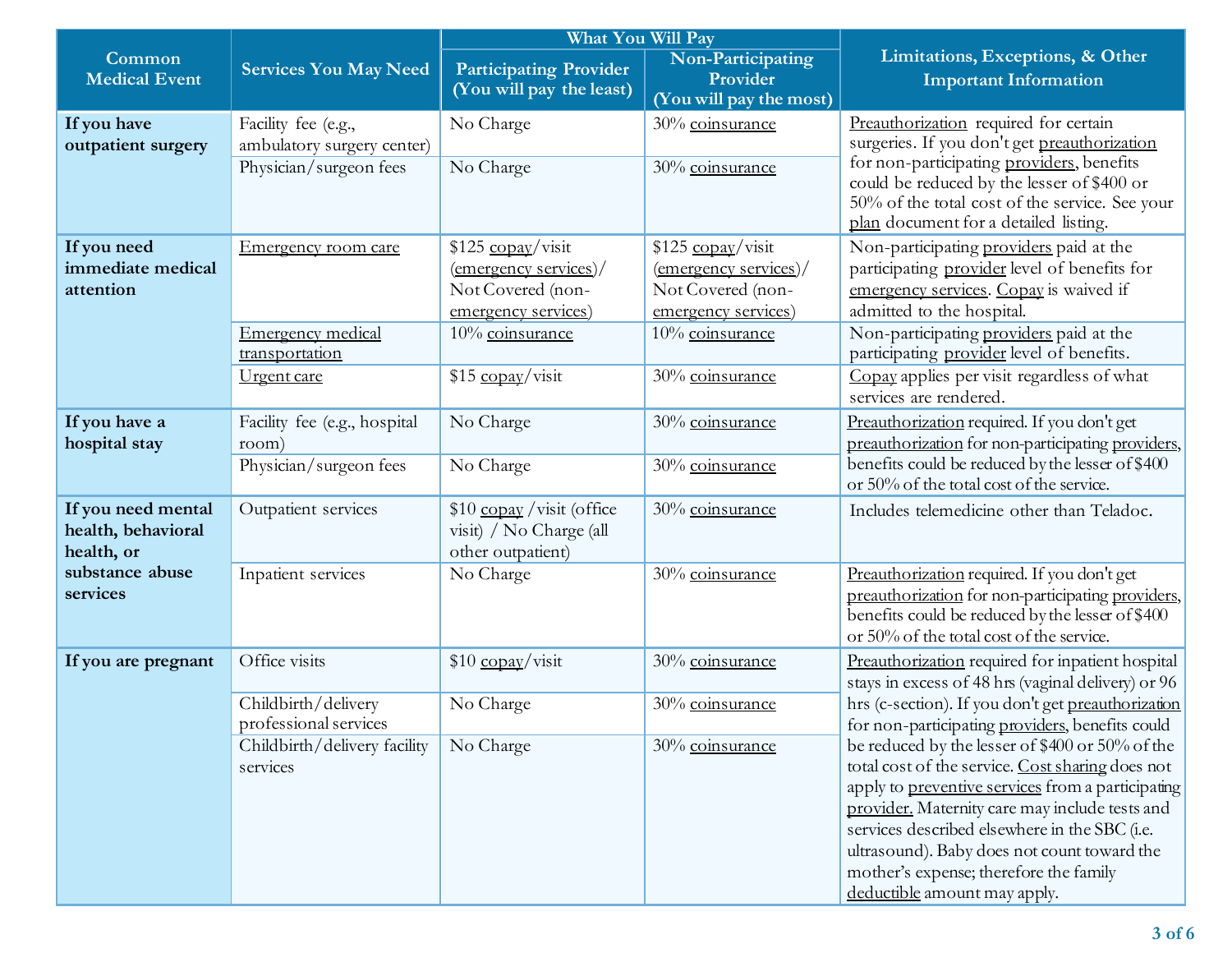|                                                                         |                                                  | <b>What You Will Pay</b>                                  |                                                                                                                                                                    |                                                                                                                                                                                                                                                                                                                                                                                                          |
|-------------------------------------------------------------------------|--------------------------------------------------|-----------------------------------------------------------|--------------------------------------------------------------------------------------------------------------------------------------------------------------------|----------------------------------------------------------------------------------------------------------------------------------------------------------------------------------------------------------------------------------------------------------------------------------------------------------------------------------------------------------------------------------------------------------|
| Common<br><b>Medical Event</b>                                          | <b>Services You May Need</b>                     | <b>Participating Provider</b><br>(You will pay the least) | Non-Participating<br>Provider<br>(You will pay the most)                                                                                                           | Limitations, Exceptions, & Other<br><b>Important Information</b>                                                                                                                                                                                                                                                                                                                                         |
| If you need help<br>recovering or have<br>other special health<br>needs | Home health care                                 | No Charge                                                 | 30% coinsurance                                                                                                                                                    | Limited to 3 visits per day. Preauthorization<br>required. If you don't get preauthorization<br>for non-participating providers, benefits<br>could be reduced by the lesser of \$400 or<br>50% of the total cost of the service.                                                                                                                                                                         |
|                                                                         | Rehabilitation services                          | $$15 \frac{\text{copay}}{\text{visit}}$                   | 30% coinsurance (speech<br>& occupational therapy) /<br>30% coinsurance, not to<br>exceed the lesser of<br>\$52/visit or 75% of the<br>participating provider cost | Includes physical, speech & occupational<br>therapy.                                                                                                                                                                                                                                                                                                                                                     |
|                                                                         | Habilitation services                            | No Charge                                                 | 30% coinsurance                                                                                                                                                    |                                                                                                                                                                                                                                                                                                                                                                                                          |
|                                                                         | Skilled nursing care                             | No Charge                                                 | 30% coinsurance                                                                                                                                                    | Limited to 120 days per year for participating<br>providers; 60 days per year for non-<br>participating providers (participating and<br>non-participating provider limits do reduce<br>each other). Preauthorization required. If you<br>don't get preauthorization for non-<br>participating providers, benefits could be<br>reduced by the lesser of \$400 or 50% of the<br>total cost of the service. |
|                                                                         | Durable medical<br>equipment<br>Hospice services | 10% coinsurance<br>No Charge                              | 30% coinsurance<br>30% coinsurance                                                                                                                                 | Preauthorization required for electric/<br>motorized scooters or wheelchairs and<br>pneumatic compression devices. If you don't<br>get preauthorization for non-participating<br>providers, benefits could be reduced by the<br>lesser of \$400 or 50% of the total cost of the<br>service.<br>Bereavement counseling is covered if                                                                      |
|                                                                         |                                                  |                                                           |                                                                                                                                                                    | received within 6 months of death.                                                                                                                                                                                                                                                                                                                                                                       |
| If your child needs                                                     | Children's eye exam                              | $$15 \frac{\text{copay}}{\text{visit}}$                   | 30% coinsurance                                                                                                                                                    | Limited to 1 exam per year.                                                                                                                                                                                                                                                                                                                                                                              |
| dental or eye care                                                      | Children's glasses                               | Not Covered                                               | Not Covered                                                                                                                                                        | Not Covered                                                                                                                                                                                                                                                                                                                                                                                              |
|                                                                         | Children's dental check-up                       | Not Covered                                               | Not Covered                                                                                                                                                        | Not Covered                                                                                                                                                                                                                                                                                                                                                                                              |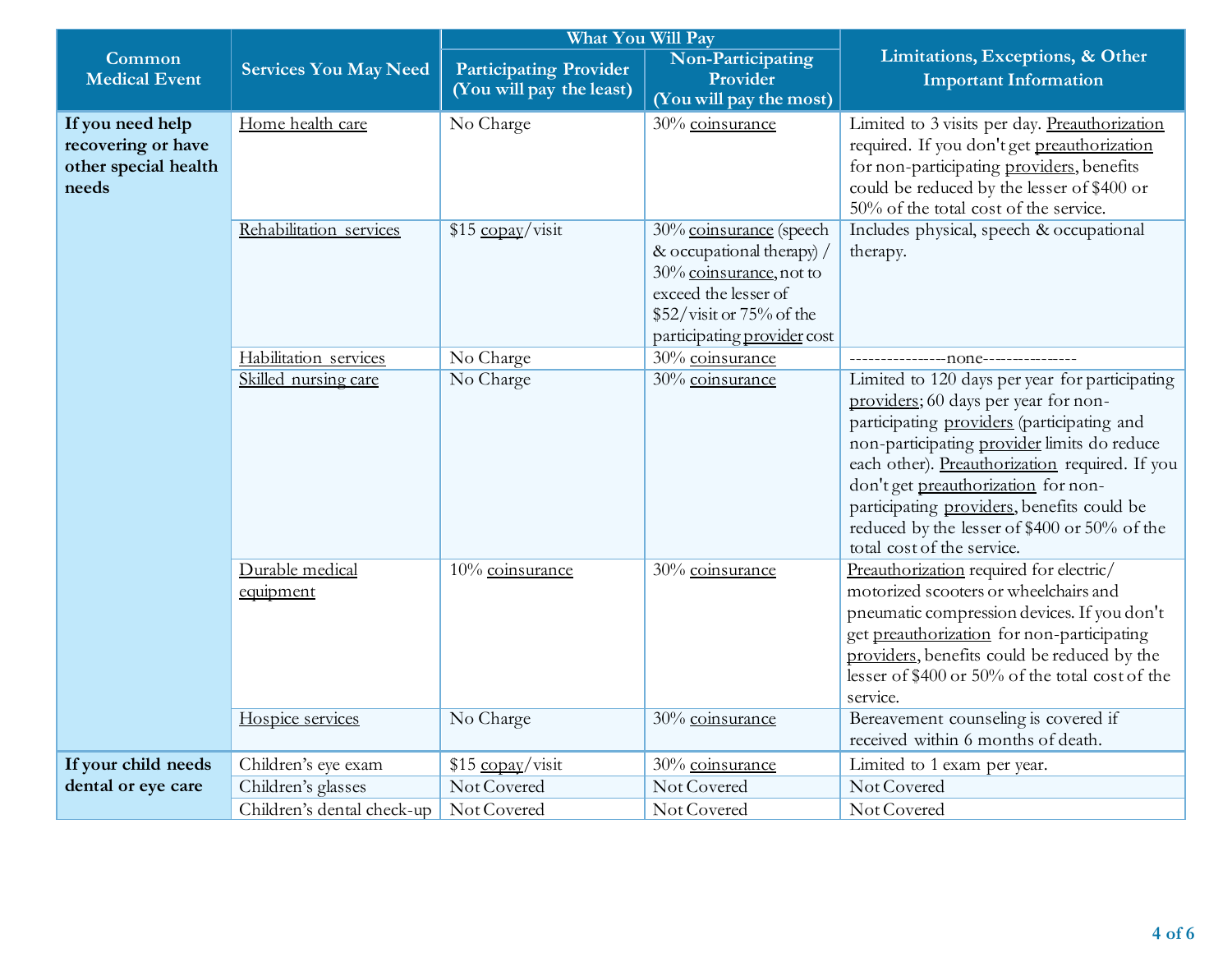### **Excluded Services & Other Covered Services:**

| Services Your Plan Generally Does NOT Cover (Check your policy or plan document for more information and a list of any other excluded |  |                                             |  |                                            |  |
|---------------------------------------------------------------------------------------------------------------------------------------|--|---------------------------------------------|--|--------------------------------------------|--|
| services.)                                                                                                                            |  |                                             |  |                                            |  |
| <b>Cosmetic surgery</b>                                                                                                               |  | Glasses (Adult & Child)                     |  | Private-duty nursing (inpatient only)      |  |
| Dental care (Adult & Child)                                                                                                           |  | Long-term care                              |  | Routine foot care (except for metabolic or |  |
| Emergency room services for non-                                                                                                      |  | Non-emergency care when traveling           |  | peripheral vascular disease)               |  |
| emergency services                                                                                                                    |  | outside the U.S.                            |  |                                            |  |
| Other Covered Services (Limitations may apply to these services. This isn't a complete list. Please see your plan document.)          |  |                                             |  |                                            |  |
| Acupuncture (limited to treatment of pain,                                                                                            |  | Hearing aids (up to age 16 only, limited to |  | Private-duty nursing (outpatient only)     |  |
| nausea or as a form of anesthesia)                                                                                                    |  | 1 hearing aid, up to \$1,000 per aid, per   |  | Routine eye care (Adult & Child - 1 exam   |  |
| Bariatric surgery (for morbid obesity only)                                                                                           |  | hearing impaired ear, every 24 months)      |  | per year)                                  |  |
| Chiropractic care (limited to 30 visits per                                                                                           |  | Infertility treatment (limited to 4         |  | Weight loss programs (for morbid obesity   |  |
| year)                                                                                                                                 |  | completed egg retrievals per lifetime)      |  | only)                                      |  |

Your Rights to Continue Coverage: There are agencies that can help if you want to continue your coverage after it ends. The contact information for those agencies is: the Department of Health and Human Services, Center for Consumer Information and Insurance Oversight at (877) 267-2323 x 61565 or www.cciio.cms.gov, or Irvington Board of Education at (973) 399-6800. Other coverage options may be available to you too, including buying individual insurance coverage through the Health Insurance Marketplace. For more information about the Marketplace, visi[t www.HealthCare.gov](http://www.healthcare.gov/) or call 1-800-318-2596.

Your Grievance and Appeals Rights: There are agencies that can help if you have a complaint against your plan for a denial of a claim. This complaint is called a grievance or appeal. For more information about your rights, look at the explanation of benefits you will receive for that medical claim. Your plan documents also provide complete information on how to submit a claim, appeal, or a grievance for any reason to your plan. For more information about your rights, this notice, or assistance, contact Irvington Board of Education at (973) 399-6800 or Meritain Health, Inc. at (800) 925-2272.

Additionally, a consumer assistance program can help you file your appeal. Contact the New Jersey Department of Banking and Insurance at (800) 446- 7467 or (609) 292-7272.

# **Does this plan provide Minimum Essential Coverage? Yes**

Minimum Essential Coverage generally includes plans, health insurance available through the Marketplace or other individual market policies, Medicare, Medicaid, CHIP, TRICARE, and certain other coverage. If you are eligible for certain types of Minimum Essential Coverage, you may not be eligible for the premium tax credit.

# **Does this plan meet the Minimum Value Standards? Yes**

If your plan doesn't meet the Minimum Value Standards, you may be eligible for a premium tax credit to help you pay for a plan through the Marketplace.

# **Language Access Services:**

Spanish (Español): Para obtener asistencia en Español, llame al 1-800-378-1179. Tagalog (Tagalog): Kung kailangan ninyo ang tulong sa Tagalog tumawag sa 1-800-378-1179. Chinese (中文): 如果需要中文的帮助,请拨打这个号码1-800-378-1179. Navajo (Dine): Dinek'ehgo shika at'ohwol ninisingo, kwiijigo holne' 1-800-378-1179.

**To see examples of how this plan might cover costs for a sample medical situation, see the next section.**